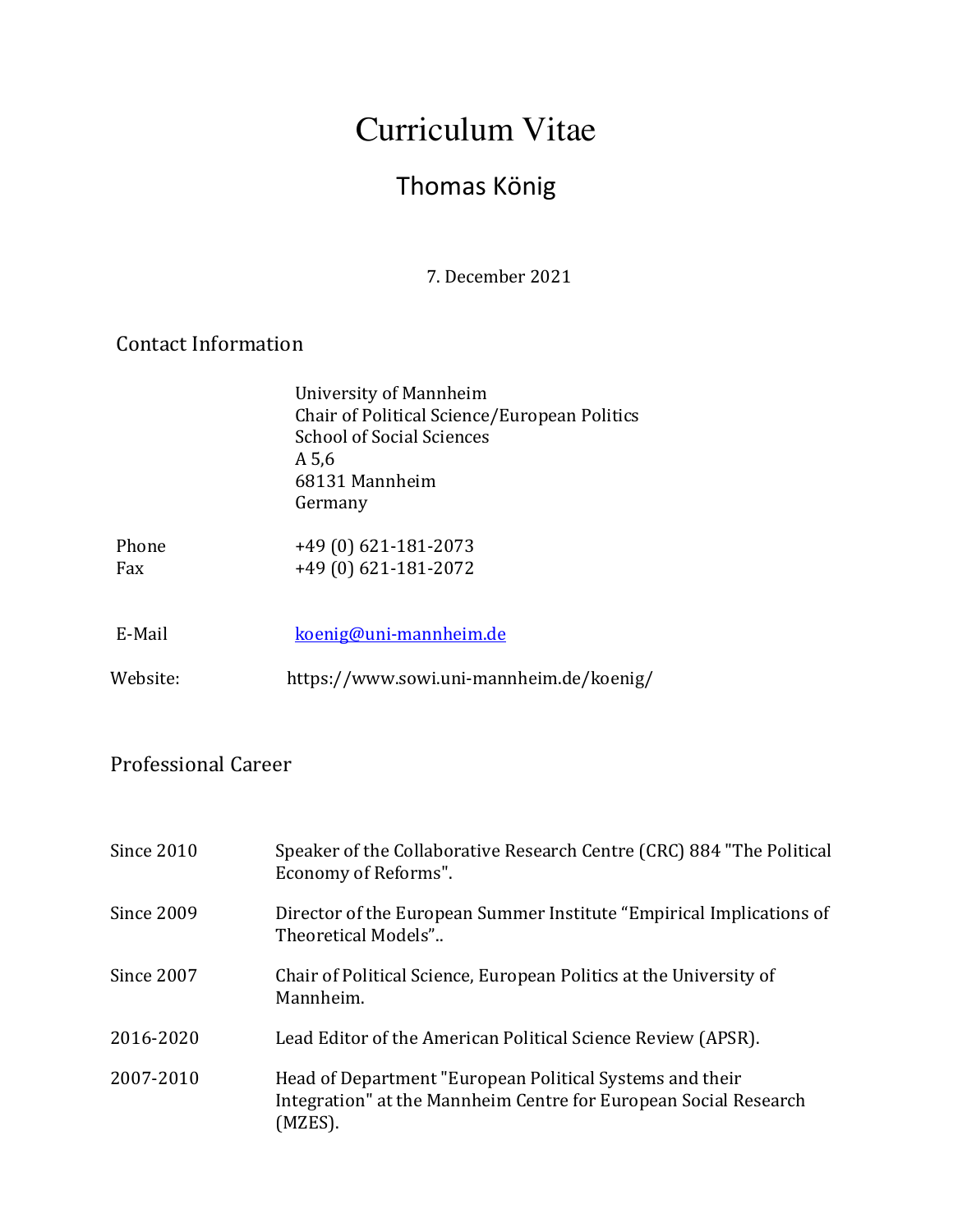| 2003-2007 | Chair of Political Science at the German University of Administrative<br>Sciences Speyer.          |
|-----------|----------------------------------------------------------------------------------------------------|
| 2002-2003 | Fulbright Chair for German and European Studies at the Washington<br>University in St. Louis, USA. |
| 1999-2002 | Professor of Political Science at the University of Konstanz.                                      |

### Research Projects

| <b>Since 2010</b> | Co-Director of the Project C1 "Legislative Reforms and Party<br>Competition" in the CRC 884, financed by the German Research<br>Foundation (DFG).                                                                                                                                                                                                                                                                                              |
|-------------------|------------------------------------------------------------------------------------------------------------------------------------------------------------------------------------------------------------------------------------------------------------------------------------------------------------------------------------------------------------------------------------------------------------------------------------------------|
| <b>Since 2010</b> | Director of the Project C6 "The Domestic Foundation of Governmental<br>Preferences over European Politics" in the CRC 884, financed by the<br>German Research Foundation (DFG).                                                                                                                                                                                                                                                                |
| <b>Since 2010</b> | Director of the Project Z2 "Central Administration" in the CRC 884,<br>financed by the German Research Foundation (DFG).                                                                                                                                                                                                                                                                                                                       |
| 2009-2014         | Director of the Project "Policy Change and Reform: The Determinants<br>of Success and Duration of German Legislation between 1961 and<br>2005", financed by the German Research Foundation (DFG).                                                                                                                                                                                                                                              |
| 2008-2013         | Director of the Project "European Legislative Responses to<br>International Terrorism (ELIT)" (with Dr. Daniel Finke), financed by<br>the Fritz Thyssen Foundation.                                                                                                                                                                                                                                                                            |
| 2007-2009         | Director of the Project "The Implementation of Community Law in the<br>Member States", financed by the German Research Foundation (DFG).                                                                                                                                                                                                                                                                                                       |
| 2007-2008         | Director of the Project "European Integration and Political Union",<br>financed by the German Research Foundation (DFG).                                                                                                                                                                                                                                                                                                                       |
| 2003-2006         | Director of the Project "Domestic Structures and European Integration.<br>A Multi-stage two level game-analysis of European constitution-<br>building" (with Professor Dr. Christophe Crombez, Professor Dr. Han<br>Dorussen, Professor Dr. Madeleine Hosli, Professor Dr. Simon Hix,<br>Professor Dr. Simon Hug, Professor Dr. Michael Laver, Professor Dr.<br>George Tsebelis), financed by the 6th framework of the European<br>Commission. |
| 2002-2009         | Co-Director of the Research Group "Institutional Design of Federal<br>Systems. Theorie and Empirics" (with Professor Dr. Charles Blankart,<br>Professor Dr. Wolfgang Kitterer, Professor Dr. Wolfram Richter,                                                                                                                                                                                                                                  |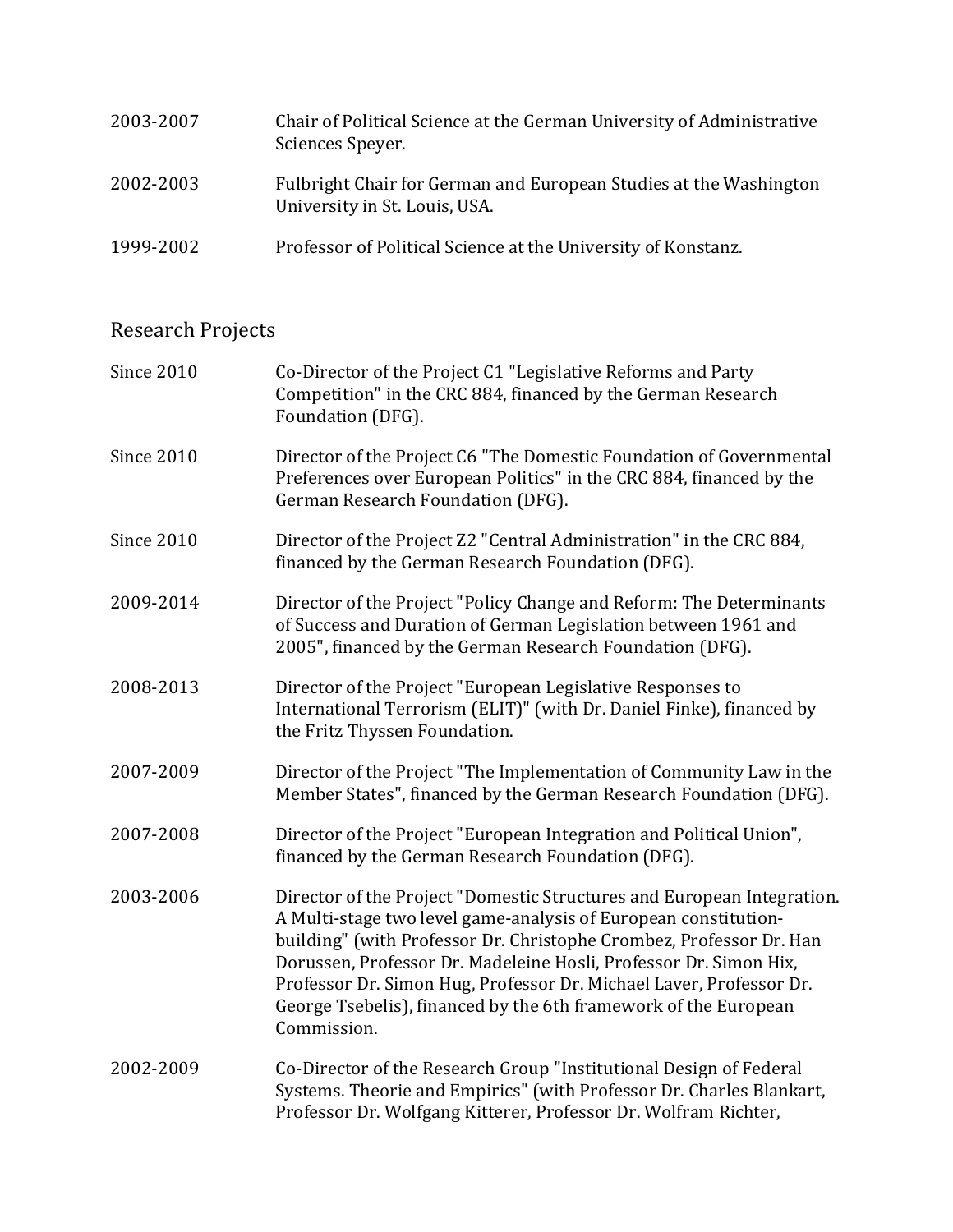|           | Professor Dr. Helmut Seitz, Professor Dr. Jürgen von Hagen), financed<br>by the German Research Foundation (DFG).                                                                                                                                                                                                                             |
|-----------|-----------------------------------------------------------------------------------------------------------------------------------------------------------------------------------------------------------------------------------------------------------------------------------------------------------------------------------------------|
| 2001-2003 | Co-Director of the Project "Domestic Preference Formation on<br>Proposals of the European Commission: A Comparative Analysis of<br>Cleavages and Interest Intermediation Patterns in Finland, Germany,<br>the Netherlands and the United Kingdom" (with Professor Dr. Gerald<br>Schneider), financed by the German Research Foundation (DFG). |
| 1999-2003 | Co-Director of the Project "Explaining European Decision Making",<br>(with Professor Dr. Frans Stokman), financed by the Dutch Science<br>Foundation (NOW).                                                                                                                                                                                   |
| 1999-2001 | Co-Director of the Project "The Relevance of Threats and Promises in<br>EU Negotiations" (with Professor Dr. Gerald Schneider), financed by<br>the German Research Foundation (DFG).                                                                                                                                                          |

Scholarly Memberships and Services

| <b>Since 2017</b> | Member of the "Leopoldina - Nationale Akademie der Wissenschaften"                                                                                                                                                                                                                                                                      |
|-------------------|-----------------------------------------------------------------------------------------------------------------------------------------------------------------------------------------------------------------------------------------------------------------------------------------------------------------------------------------|
| <b>Since 2015</b> | Member of the Editorial Board of "Journal of Politics".                                                                                                                                                                                                                                                                                 |
| <b>Since 2014</b> | Associate Editor of "Research and Politics".                                                                                                                                                                                                                                                                                            |
| Since 2013        | Member of the Editorial Board of "British Journal of Political Science".                                                                                                                                                                                                                                                                |
| Since 2013        | Member of the Editorial Board of "Political Science Research and<br>Methods".                                                                                                                                                                                                                                                           |
| 2013              | Deputy Convener of the ECPR Standing Group on the EU.                                                                                                                                                                                                                                                                                   |
| 2013              | Convener of the 6th Annual Conference on the Political Economy of<br>International Organizations.                                                                                                                                                                                                                                       |
| 2012              | Organizer of the 6th Pan-European Conference on the EU for the ECPR<br>Standing Group on the EU.                                                                                                                                                                                                                                        |
| Since 2012        | Member of the Editorial Board of "Legislative Studies Quarterly".                                                                                                                                                                                                                                                                       |
| <b>Since 2011</b> | Evaluator of the French Research Cooperation l'Agence Nationale de la<br>Recherche (ANR), European Research Council (ERC), Social Sciences<br>and Humanities Research Council of Canada (SSHRC), Polish National<br>Science Foundation (NCN), Portuguese National Science Foundation<br>(FCT), Swiss National Science Foundation (SNF). |
| 2011-2017         | Member of the Scientific Board of the Johann-Wolfgang-Goethe                                                                                                                                                                                                                                                                            |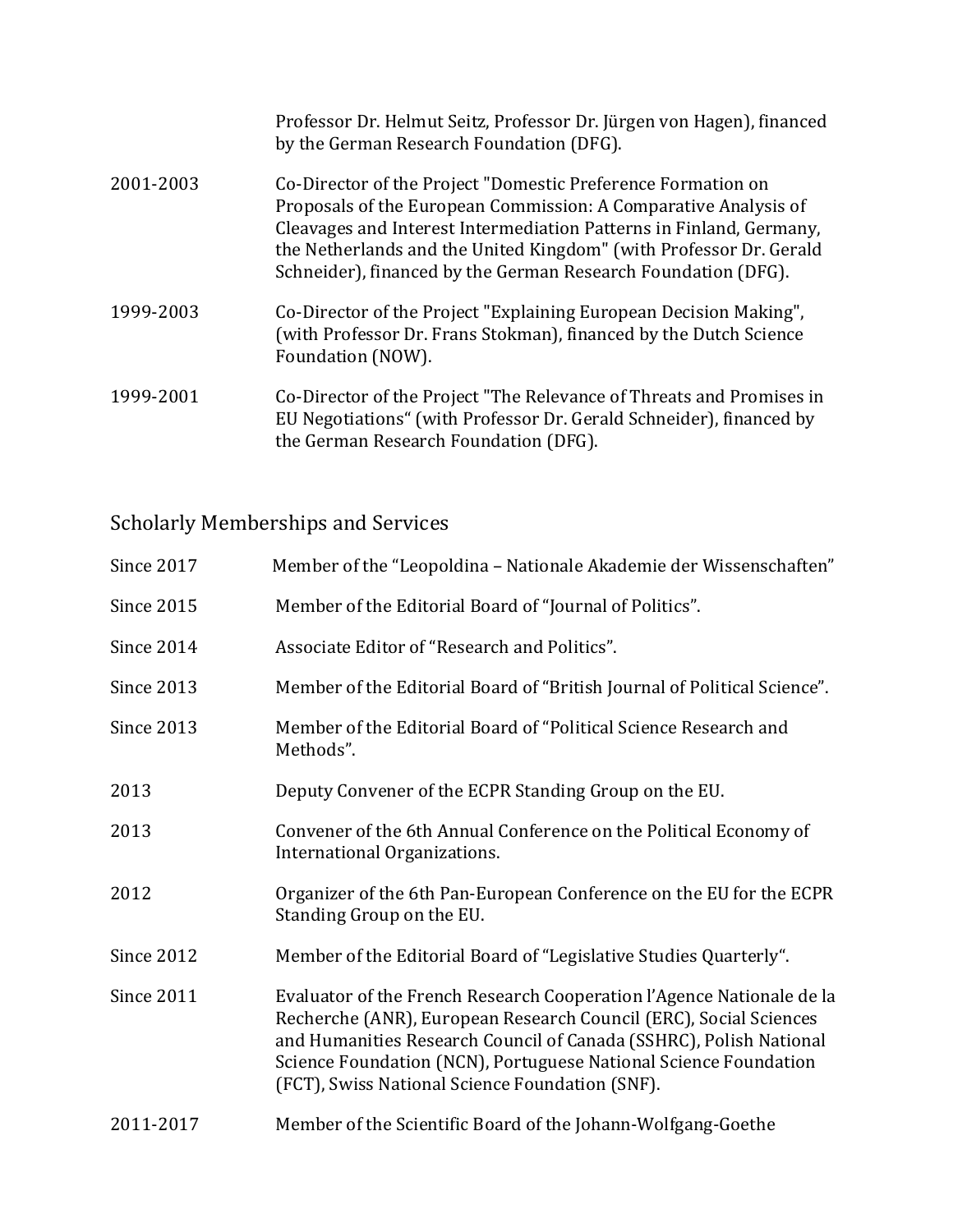|              | University (Frankfurt).                                                                                   |
|--------------|-----------------------------------------------------------------------------------------------------------|
| Since 2011   | Representative of the University of Mannheim at the European<br>Consortium for Political Research (ECPR). |
| 2011         | Founding Member of the European Political Science Association<br>(EPSA)                                   |
| Since 2007   | Member of the Editorial Board of "Political Analysis" and<br>"International Interactions".                |
| Since $1999$ | Member of the Editorial Board of "Political Studies".                                                     |
| Since 1999   | Evaluator of the Research Program of the European Commission.                                             |
| Since 1998   | Member of the Editorial Board of "European Union Politics".                                               |
|              |                                                                                                           |

#### Publications

#### **Journals (selection)**

- Hahm, Hyeonho, David Hilpert, and Thomas König. 2021. "Competing Identities in Europe: Analyzing the Multidimensional Identity Structure" (forthcoming).
- König, Thomas, and Nick Lin. 2021. Portfolio allocation patterns and policy-making effectiveness in minority coalition governments. European Journal of Political Research 60.3: 694-715.
- König Thomas and Xiao Lu. 2020. "Should I stay or should I go? British voter you got to let me know! Prime Ministers, intra-party conflict, and membership referendums in the British Westminster model." Journal of Theoretical Politics. September 2020. doi:10.1177/0951629820956273
- Hyeonho Hahm, Thomas König, Moritz Osnabrügge and Elena Frech. 2019. Who Settles Disputes? Treaty Design and Trade Attitudes Toward the Transatlantic Trade and Investment Partnership (TTIP). International Organization Volume 73, Issue 4 pp. 881-900.
- Hyeonho Hahm, David Hilpert, and Thomas König. 2019. Institutional Reform and Public Attitudes toward EU Decision Making. European Journal of Political Research. First published: 04 November 2019 https://doi.org/10.1111/1475-6765.12361.
- König, Thomas, Moritz Marbach und Moritz Osnabrügge, 2017. "Left/Right or U? Estimating the Dimensionality of National Party Competition in Europe". The Journal of Politics 79 (3): 1101-1105.
- Junge, Dirk, Thomas König and Bernd Luig. 2014. "Legislative Gridlock and Bureaucratic Politics in the European Union". *British Journal of Political Science:* first view online 09 Iune.